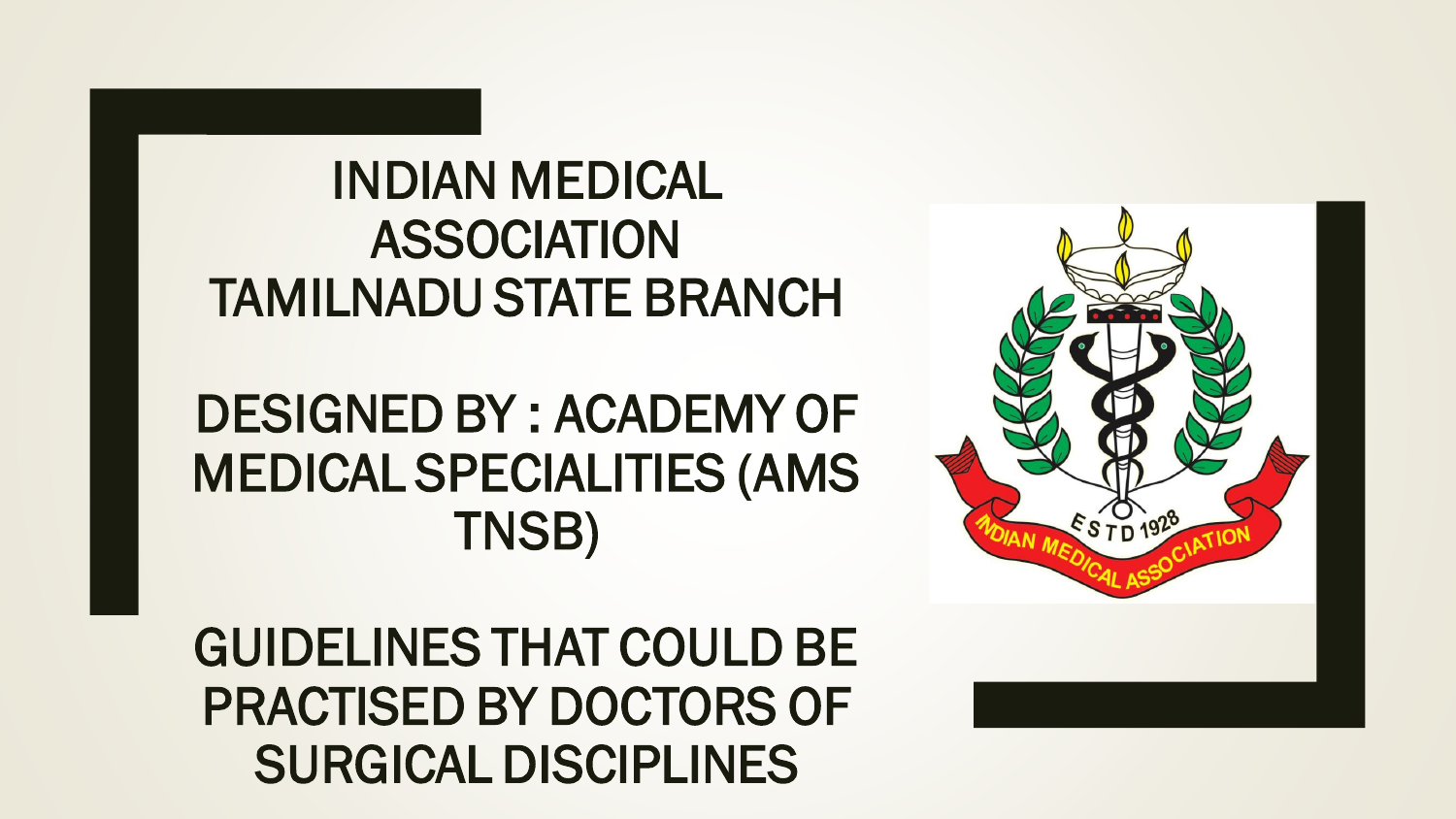

- American College of Surgeons (ACS), Society of American Gastrointestinal and Endoscopic Surgeons (SAGES) and Intercollegiate General Surgery (RCS) Guidance have separately designed protocols/guidelines for surgical care during this pandemic.
- And we are requested to follow them but these directives as you are aware of dynamic updates which are happening by the minute across the world and they tend to change regularly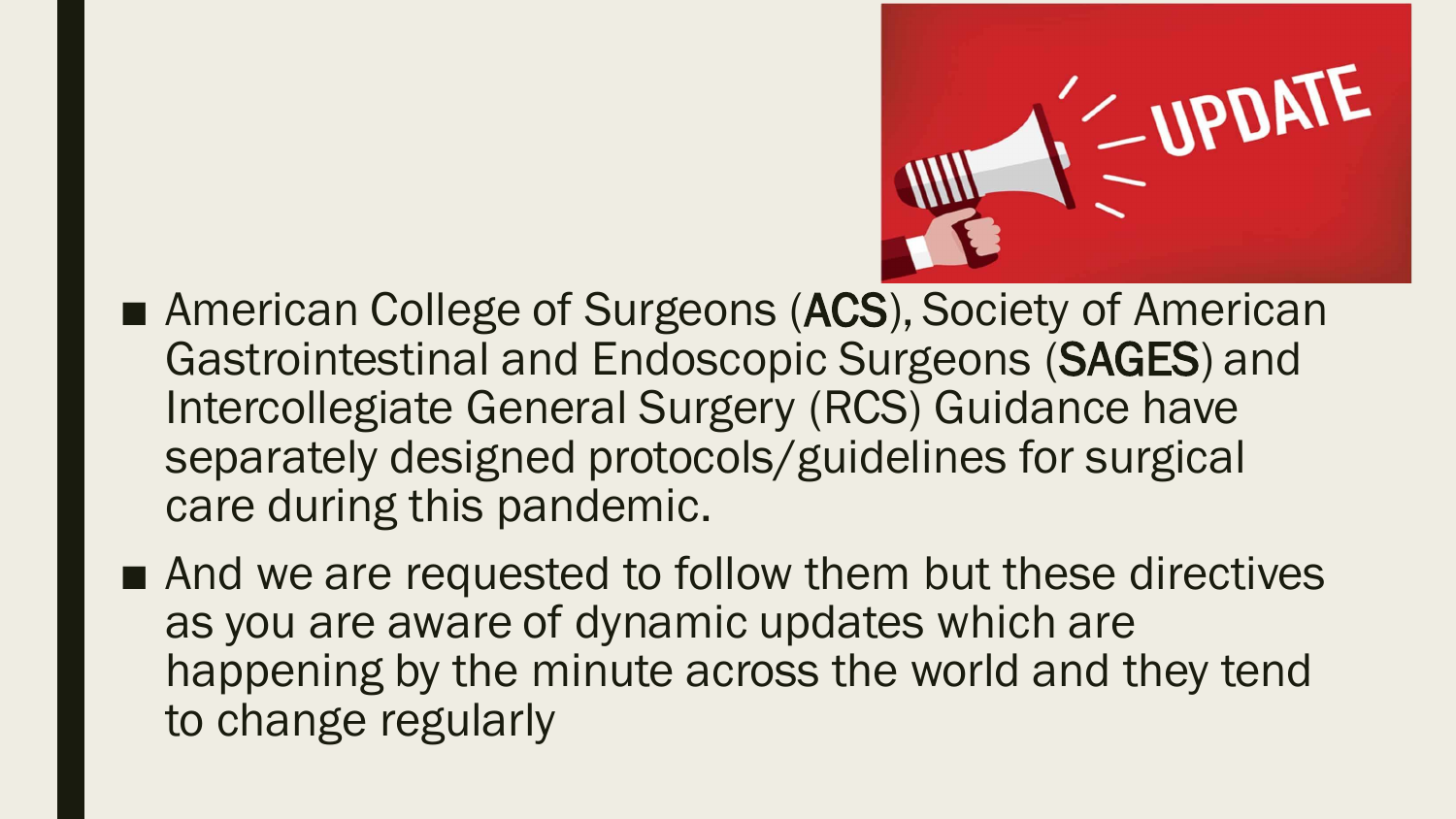## OPD SERVICES

■ Non-emergency cases can be avoided in OPD



- Telemedicine consult would be better for normal surgical problems and follow-up.
- Majority with minor ailments are manageable without actually having to see them
	- The social distancing
	- More time between patients
	- Decrease the frequency of visits
	- restricting the attendants to not more than one
	- patient/attendant masking and
	- hand hygiene measures should be adhered to in the OPD
- Discuss with the patients and tell them that the standard options would be different in this pandemic time. Non operative or conservative treatment should be preferred.
- All OPD patients should be seen with PPE.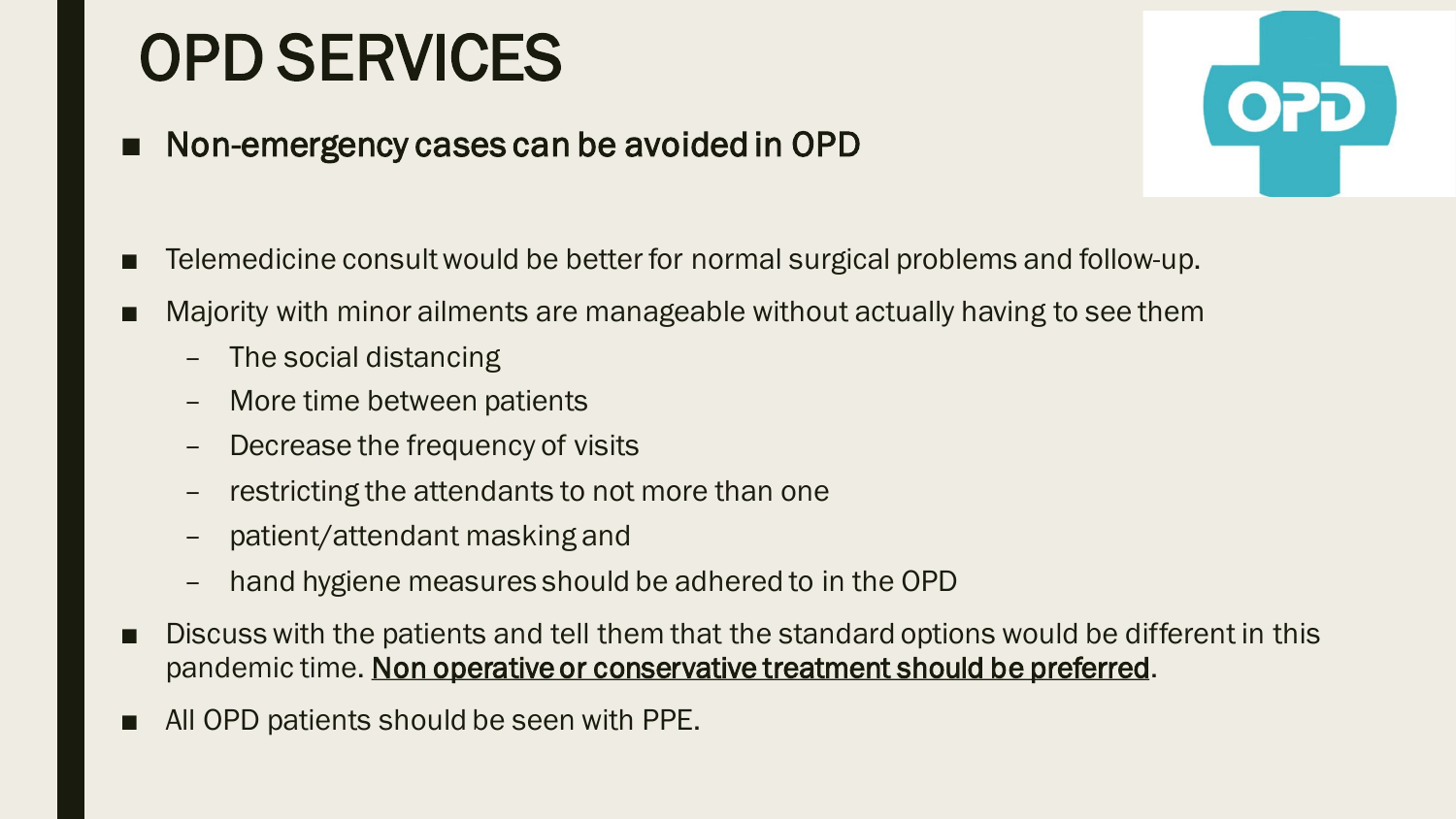## IMPORTANT GUIDELINES



- Emergency procedures should be undertaken in life threatening conditions and have no alternatives, e.g. bowel perforation, gangrene and unresolved obstruction which need immediate surgery in surgery, obstetric emergencies and poly trauma in orthopedics or neurosurgery which needs immediate surgery
- Non-surgical percutaneous interventions are better
- Conservative management is the best option and it should be able to effectively buy time till the situation settles and it should resolve a threat to life.
- Malignancies that needs to be operated shall be categorized as semi emergency and decision can be taken after discussion with senior surgeons or faculty in the surgical departments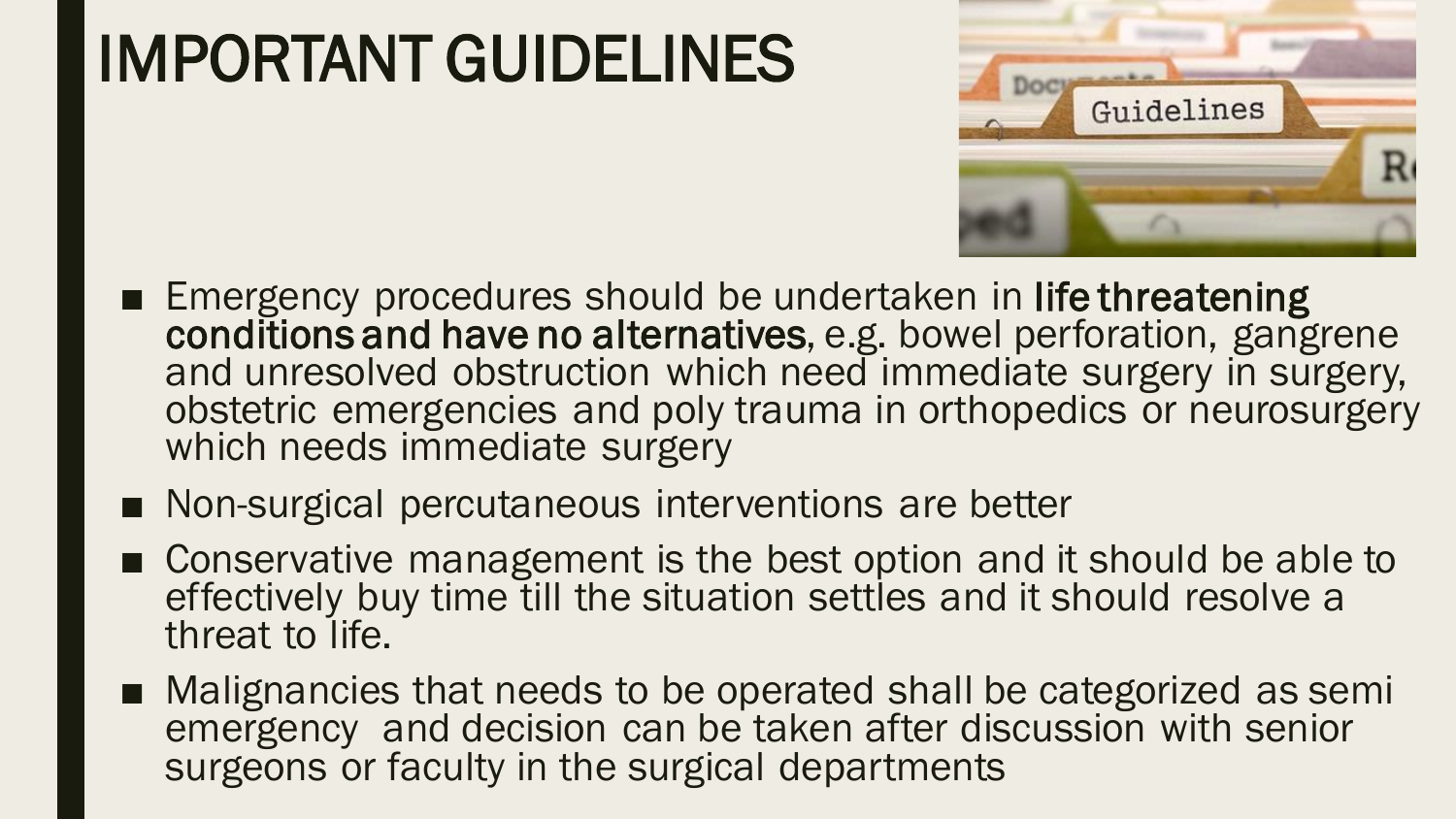# GENERAL GUIDELINES



- All surgery patients must complete preoperative health screening, whether they are symptomatic or not.
- Only emergency and semi-urgent cases (selected malignancy) can be scheduled and this decision could be discussed with senior colleagues or faculty
- All polytrauma cases which deems necessary surgery should be handled immediately
- The plan for emergency surgery should be taken into account the patient and injury / disease characteristics, expected benefits and potential harms of surgery, regional pandemic severity and institutional resources
- All elective surgical, laparoscopic and endoscopic cases could be postponed at the this time. But these decisions could be individualized based on the conditions of the patient including the expectation that a delay of 6-8 weeks or more based on COVID-19 burden and in the context of medical, logistical and organizational factors should be considered.
- Patients presenting with urgent and emergency surgical conditions should be dealt with utmost care and this decision should be taken after discussion with a multidisciplinary team of surgical, anesthesia, intensive care and paramedical units.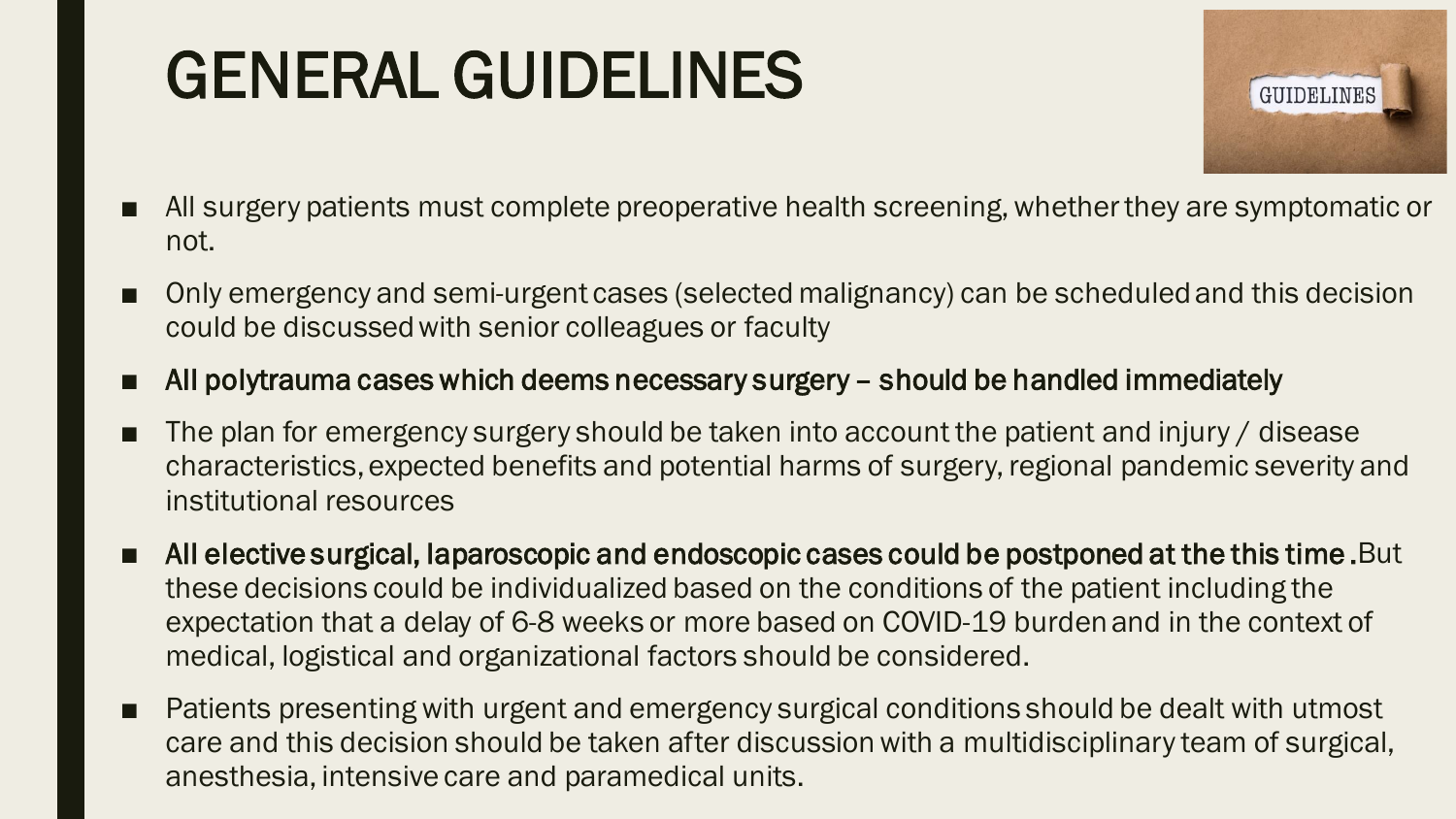### PREOPERATIVE

#### ■ Pre-operative assessment should include

- A detailed history taking about prior travel to any region with high number of infected Covid-19 cases
- contact with any Covid-19 case
- history of fever
- cough
- myalgia
- bodyache
- upper respiratory tract infection



- Any patient undergoing an abdominal CT scan for acute pain as an emergency presentation could have a CT chest at the same time
- Every case is considered as a potentially infected patient when testing is not done and adequate precautions should be taken. Any patient currently prioritized to undergo urgent planned surgery must have self-isolated and be assessed for COVID-19.
- When emergency surgery is planned for patients with suspicion for COVID infection it should be done with all protective gears (personal protective equipment(PPE),N95 masks). All the patients should be tested for COVID infection and every other patient should be treated as positive until report confirms.

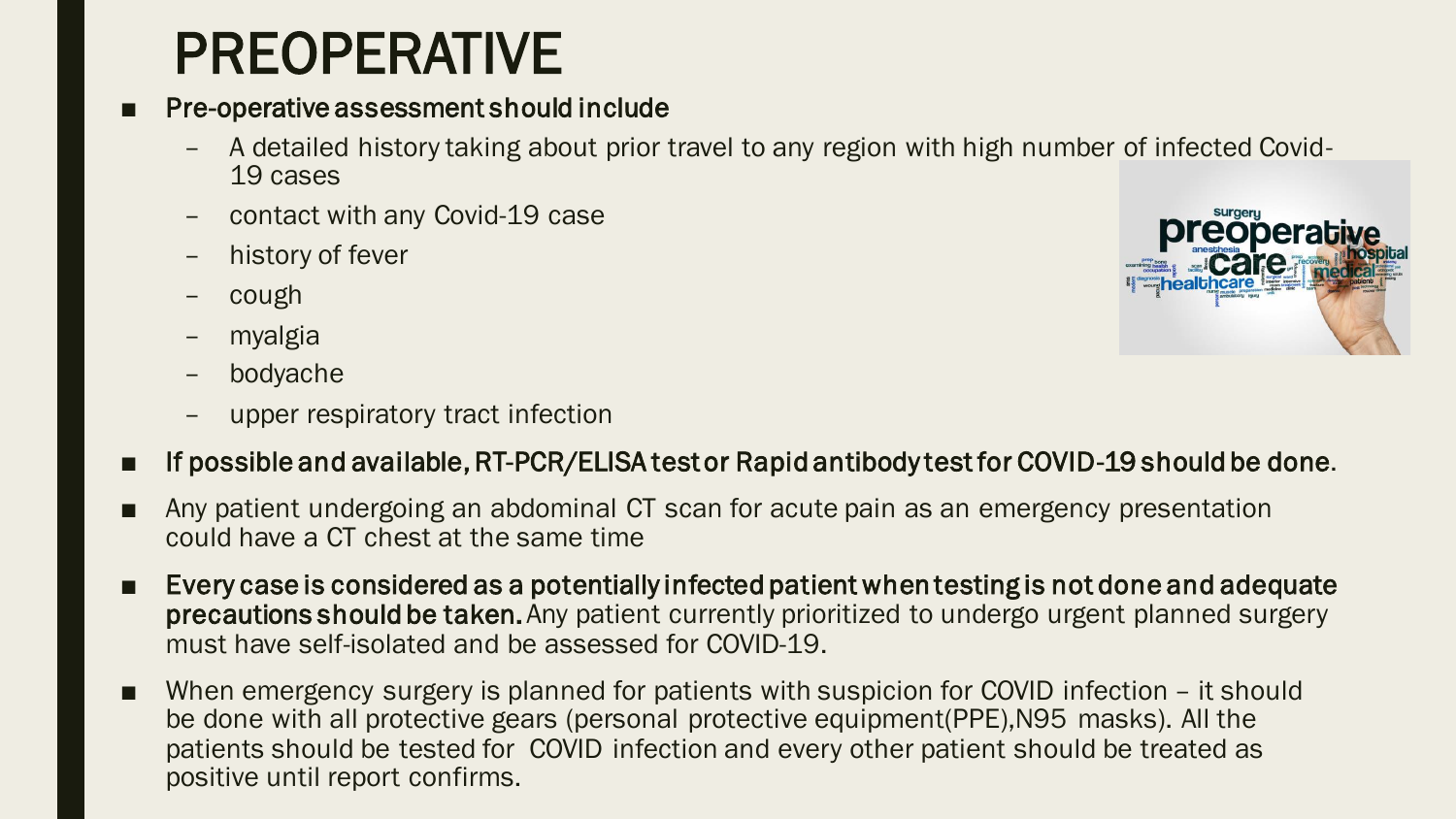## INTRAOPERATIVE

- Operating theatres where Aerosol Generating Procedures (AGPs) like General anesthesia are regularly performed are considered a higher risk clinical area and full PPE is advised where COVID-19 is possible or confirmed. General anaesthesia is an AGP.
- Full PPE consists of
	- disposable gloves
	- fluid repellent gown
	- eye/face protection
	- FFP2/3 or N95 masks.
	- Full body coveralls
- It is necessary to practice sterile donning and doffing of PPE in advance.
- Intubation during administration of general anesthesia results in aerosolization, putting the anesthesia team and OT personnel at risk. Hence, if a surgery can be done under regional anesthesia (open surgery), it should be given preference.
- The OT personnel should however be aware of the possibility of viral contamination to staff during surgery, whichever approach is adopted and take precautions accordingly.
- There should be minimum number of staff in theatre
- The personnel in OT should wear adequate Personal Protective Equipment (PPE). The correct manner of putting on and removing PPE, with safe disposal should be taught to all the involved personnel.
- Higher risk patients are intubated and extubated in theatre staff immediately present should be at a minimum.

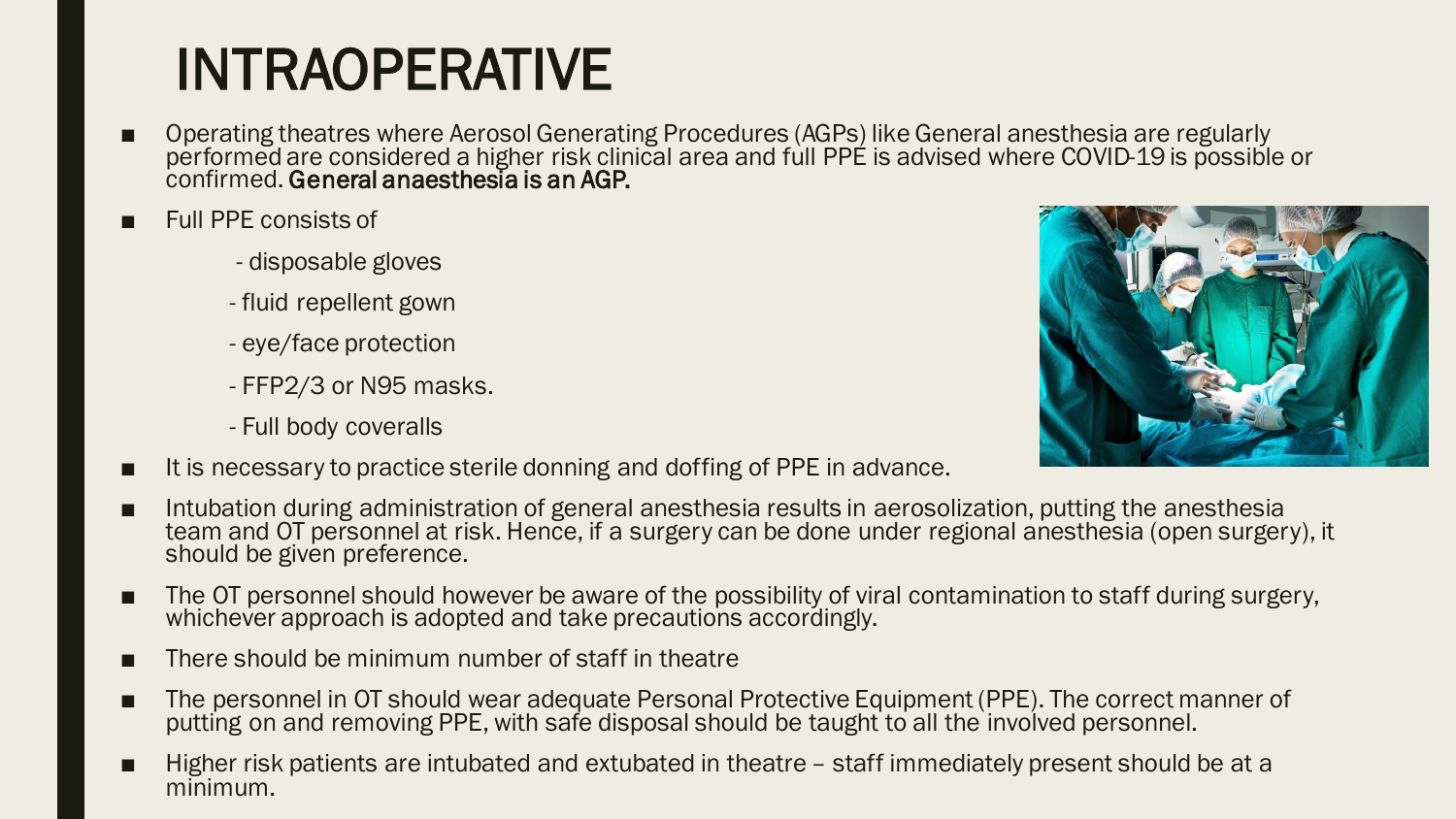# INTRAOPERATIVE CONTD…

- The operation trolley should be prepared and kept covered.
- Once the preparations are done, only then should the patient be brought inside the theater.
- Sufficient quantities of all types of suture materials, drugs etc. and any other operative requirement should be there within the OT.
- During intubation, minimum personnel should be there within the OT. The surgical team should wait outside till intubation has been done.
- The electrocautery should be used at the lowest power setting and charring of tissues should be avoided to minimize the creation of smoke.
- Prevention and management of aerosol dispersal: During operations, whether laparoscopic or via laparotomy, instruments should be kept clean of blood and other body fluids.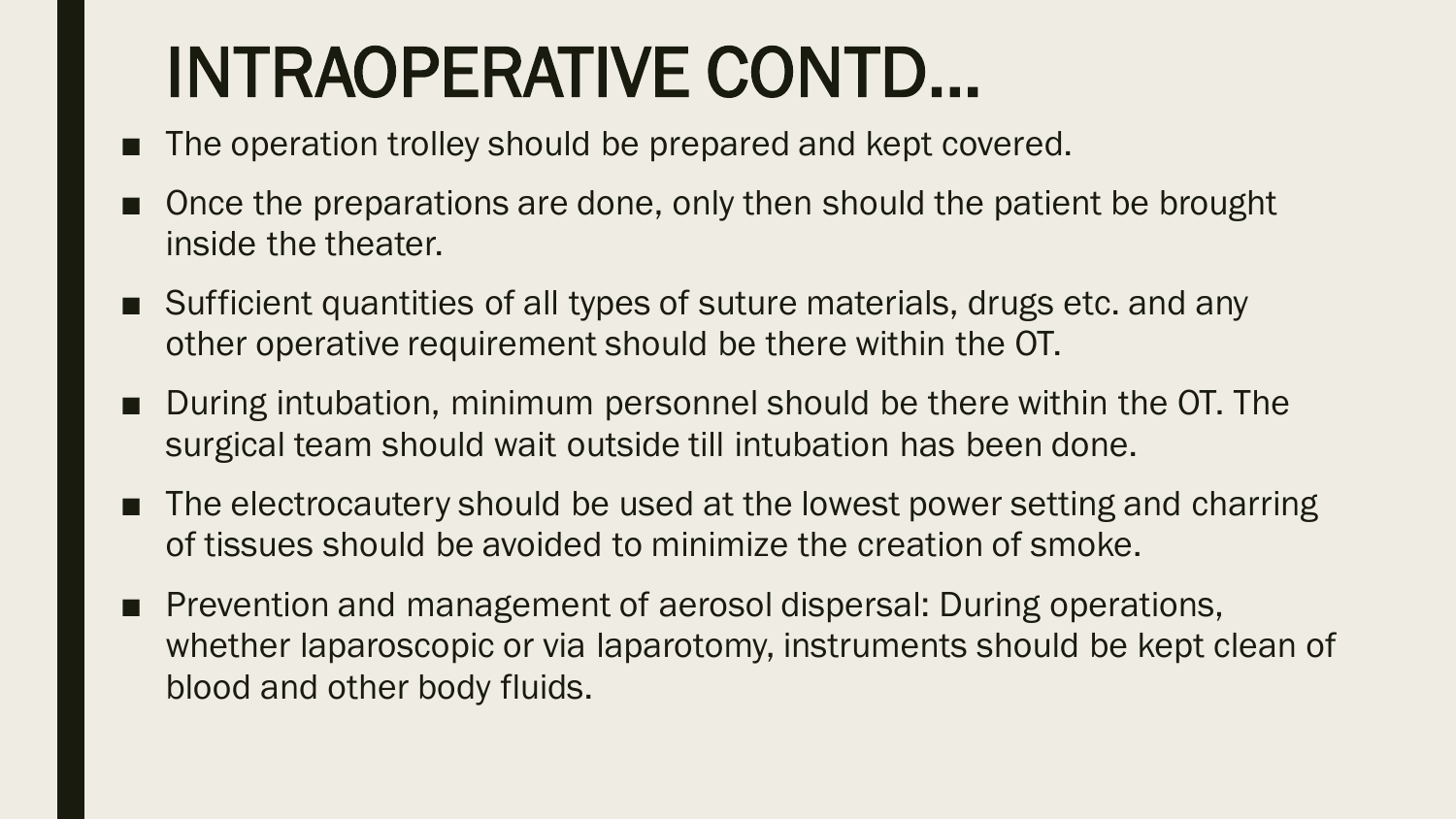## POSTOPERATIVE



- Only the anesthesia team should remain in the OT during extubation. Remaining members should exit the OT and but NOT remove their PPEs in case their assistance for some complication is required inside the OT.
- Proper removal of the PPE and its safe disposal should be done.
- The OT and instruments should be considered as potentially infected and adequate cleaning and sterilization of the same should be done before posting another case in the OT.
- The OT personnel in charge of cleaning and sterilizing the OT should be the last to exit the OT and the last to remove their PPEs.
- Patient transport should have the utmost level of care and personnel should wear personal protective equipment (PPE).
- Entire team who was involved in above said patient care at any level must be appropriately quarantined as per institutional and logistic level.
- Regular postoperative ward cleaning and disinfection should be done as per the instructions given by the Govt of India guidelines

If in case you come to know the patient operated is COVID 19 serology positive at a later date, please inform the appropriate authority, please self-isolate yourself and your team, close the OT for appropriate period oftime.